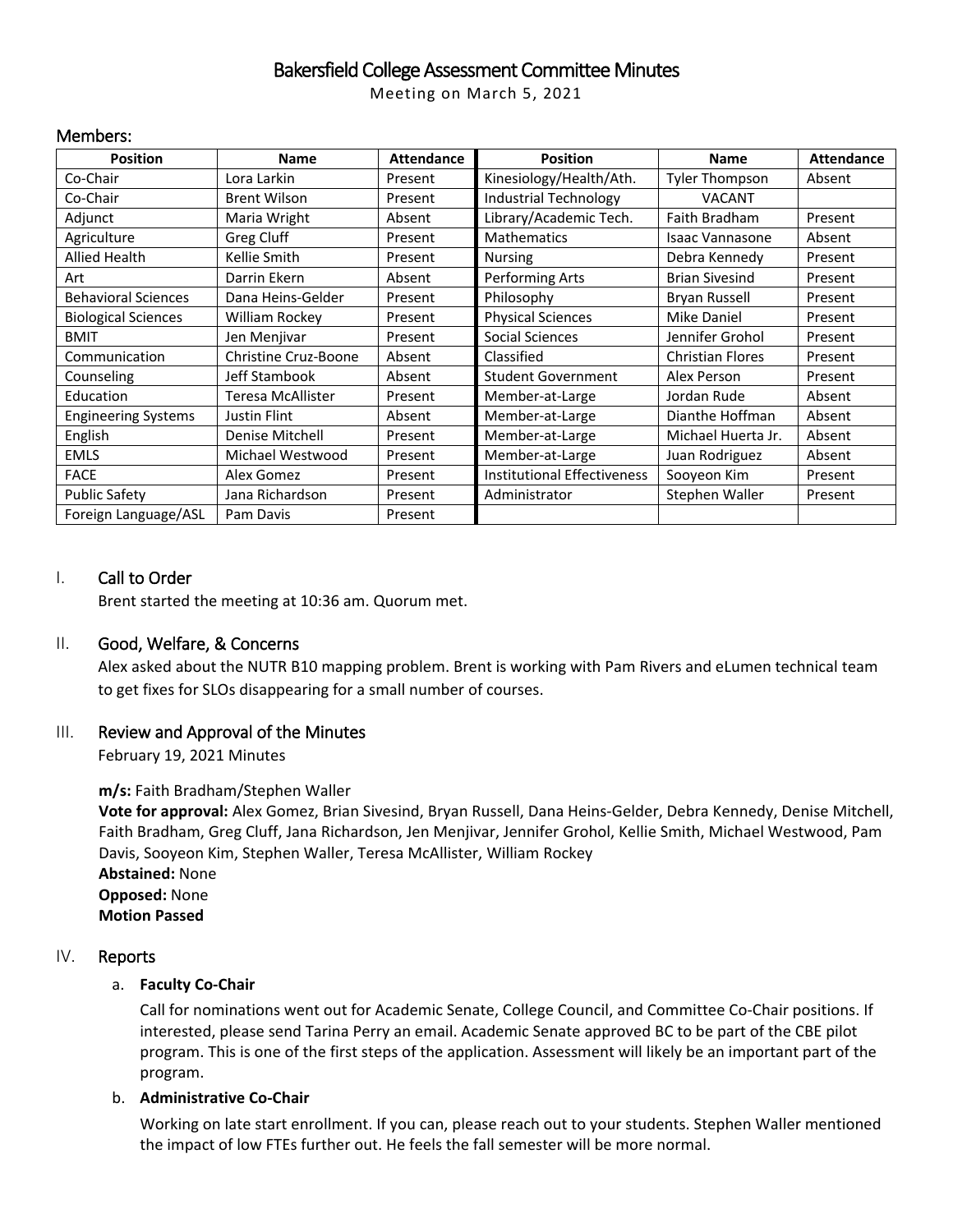#### c. **SLO-PLO/SLO-ILO/SLO-GELO Mapping**

Brent has received a few mappings and will hopefully update the list soon. Please check the list for your areas.

## d. **ILO Sub-Team**

Many faculty are taking the EDUC courses and received the survey. It went out to everyone taking a course. Please remember to ask your students to complete the survey. There are about 295 responses so far.

## V. Assessment Roundtable

Faith Bradham shared "Assessing Research Skill Through Project-Based Assignments". She mentioned that at the end of the course, students realize how much it helped with other courses. Faith hopes students will use the skills in their personal life.

## VI. Opportunity to Address the Committee (2 minutes per item) None.

VII. Additions to the Agenda (immediate action required, which did not come to the attention of the Co-Chairs until after the agenda was posted; requires 2/3 vote of members present) None.

# VIII. First Agenda (non-voting item)

None.

## IX. Second Agenda (voting item)

## a. **Narrative for SLO Completion Tableau**

Brent shared the document and asked for edits. Everyone was in agreement with the proposed language. Sooyeon will try to find a way to implement the narrative as part of the Tableau dashboard.

## b. **2021-22 Program Review Assessment Report**

Updates were expected to be due 3/1/2021, but we now have a little more time. Brent will send a program or two to Faith for a written example and Teresa for a video example. Brent asked for any edits to the document. Brent will work on creating the webpage to host the instructions/examples for the next meeting.

## c. **ILO performance data – ISS student learning metric**

Brent drafted a proposal with data from OIE and recommendations from the Committee discussed at previous meetings. He asked for suggestions and changes. There was a conversation about the aspirational goal percentages.

**Vote for approval:** Alex Gomez, Alex Person, Brian Sivesind, Bryan Russell, Christian Flores, Dana Heins-Gelder, Debra Kennedy, Denise Mitchell, Faith Bradham, Greg Cluff, Jana Richardson, Jen Menjivar, Jennifer Grohol, Kellie Smith, Michael Westwood, Mike Daniel, Pam Davis, Sooyeon Kim, Stephen Waller, Teresa McAllister, William Rockey

**Abstained:** None **Opposed:** None **Motion Passed**

## X. Unfinished Business

None.

## XI. New Business

a. **Survey for adjunct/PE SLO assessment process**

Tabled for next meeting.